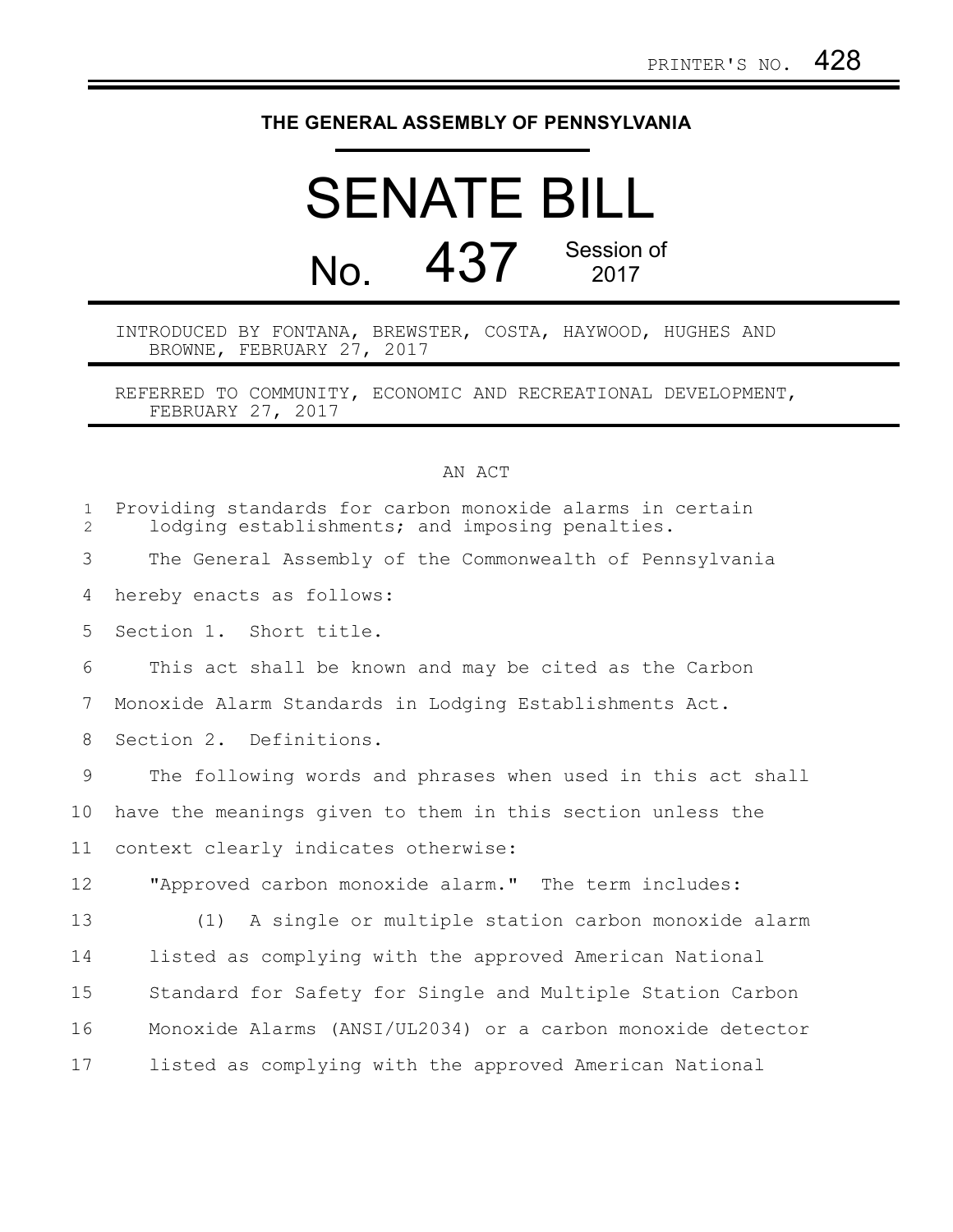Standard for Safety for Gas and Vapor Detectors and Sensors (ANSI/UL2075) installed in accordance with this act. 1 2

(2) A device that may be combined with a smoke alarm or smoke detector if the combined smoke alarm or detector meets all of the following: 3 4 5

6

(i) Complies with either of the following:

(A) The approved American National Standard for Safety for Single and Multiple Station Carbon Monoxide Alarms (ANSI/UL2034) for carbon monoxide alarms and the approved American National Standard for Safety for Single and Multiple Station Smoke Alarms (ANSI/UL217) for smoke alarms. 7 8 9 10 11 12

(B) The approved American National Standard for Safety for Gas and Vapor Detectors and Sensors (ANSI/UL2075) for carbon monoxide detectors and the approved American National Standard for Safety for Smoke Detectors for Fire Alarm Systems (ANSI/UL268) for smoke detectors. 13 14 15 16 17 18

(ii) Emits an alarm in a manner that clearly differentiates between detecting the presence of carbon monoxide and the presence of smoke. 19 20 21

(3) A carbon monoxide detection system that includes carbon monoxide detectors and audible notification appliances that are installed and maintained in accordance with the National Fire Alarm and Signaling Code (NFPA 72) and the Standard for the Installation of Carbon Monoxide (CO) Detection and Warning Equipment (NFPA 720) and are in compliance with the approved American National Standard for Safety for Gas and Vapor Detectors and Sensors (ANSI/UL2075). "Fossil fuel." Coal, kerosene, oil, wood, fuel gases and 22 23 24 25 26 27 28 29 30

20170SB0437PN0428 - 2 -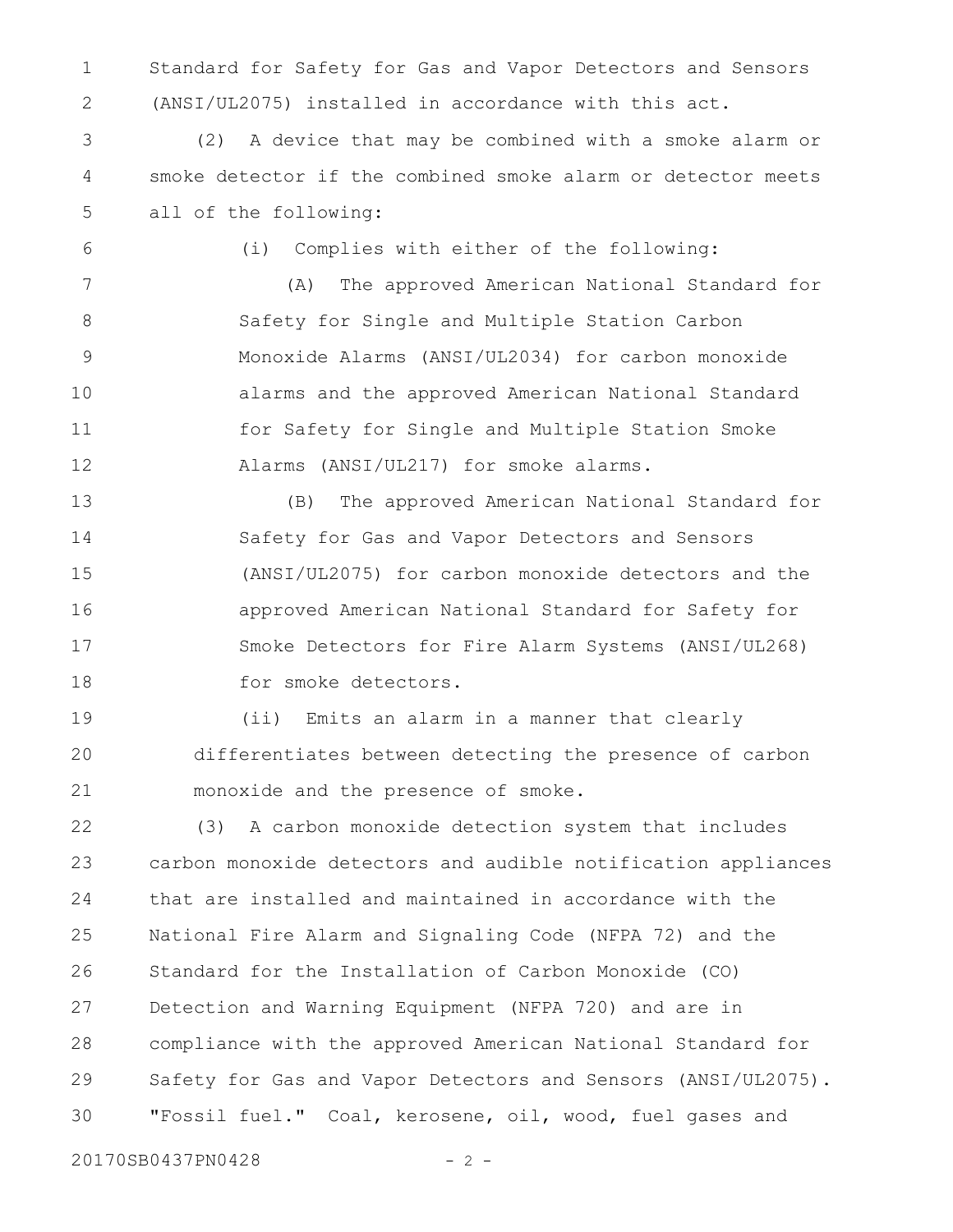other petroleum or hydrocarbon products which emit carbon monoxide as a by-product of combustion. 1 2

"Installed." A carbon monoxide alarm that is hardwired into the electrical wiring, directly plugged into an electrical outlet without a switch, other than a circuit breaker, or, if the alarm is battery-powered, attached to the wall or ceiling of a lodging establishment or a unit, in accordance with the Standard for the Installation of Carbon Monoxide (CO) Detection and Warning Equipment (NFPA 720). 3 4 5 6 7 8 9

"Lodging establishment." 10

11

(1) Any of the following:

(i) a hotel, motel, inn, guest house or other structure which is held out by any means, including advertising, license, registration with an innkeepers' group, convention listing association, travel publication or similar association or with a government agency, as being available to provide overnight lodging or use of facility space for consideration to persons seeking temporary accommodation; 12 13 14 15 16 17 18 19

(ii) any place which advertises to the public at large or any segment thereof that it provides beds, sanitary facilities or other space for a temporary period to members of the public at large; or 20 21 22 23

24

(iii) any place recognized as a hostelry.

(2) The term includes any portion of a facility that is devoted to a person who pays consideration to occupy one or more units as an established permanent residence. The term does not include a college or university student residence hall. 25 26 27 28 29

"Operational." Working and in service. 30

20170SB0437PN0428 - 3 -